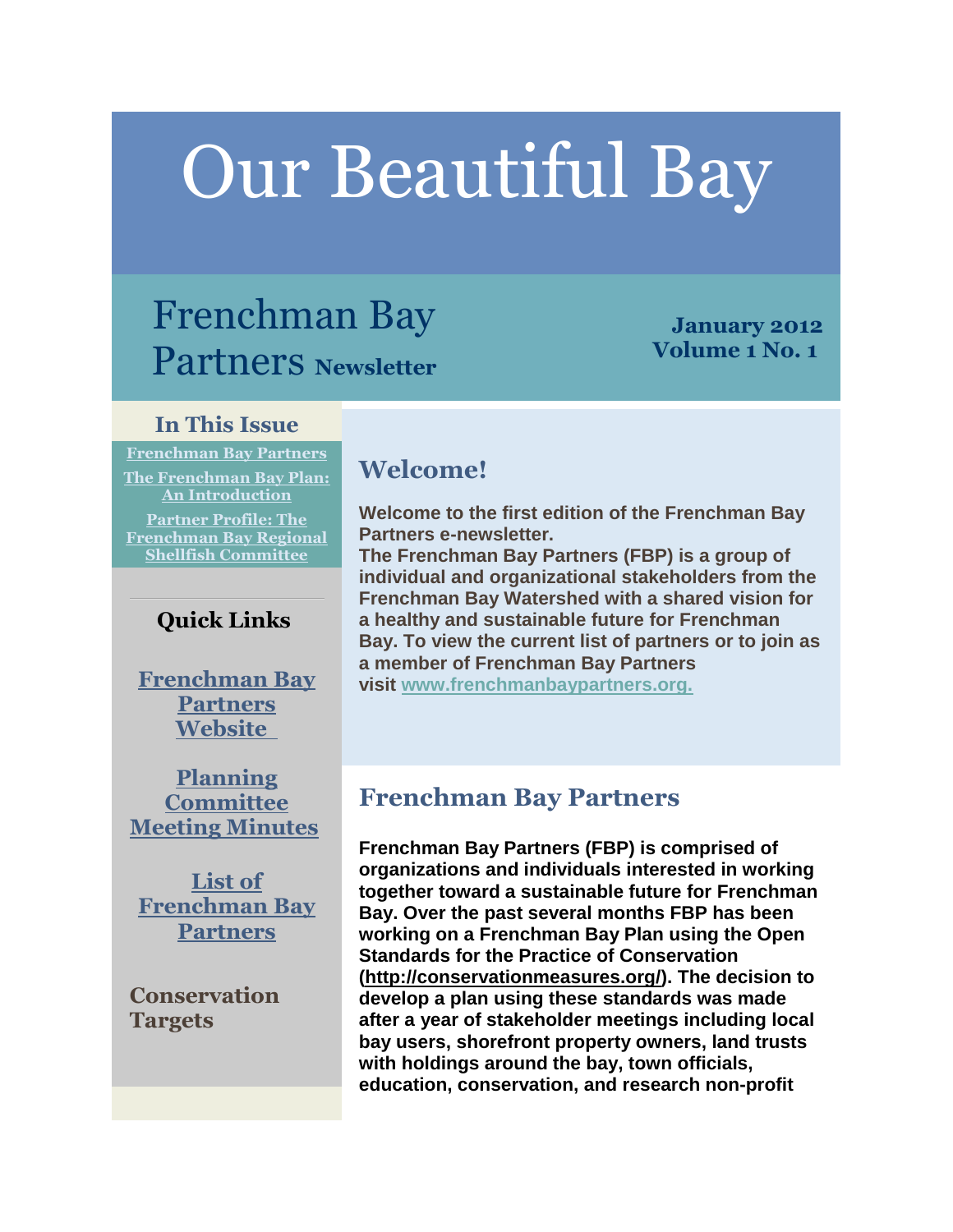

**Mudflats**



**Diadromous Fishes**



**Eelgrass**



**Benthic Habitat**

Join Our Mailing List! Like us on Facebook F **organizations, and representatives of Maine State Planning Office and Department of Marine Resources.**

**Stakeholders have defined the scope of a plan for Frenchman Bay: The plan will include the entire Frenchman Bay watershed, with short term projects focused on coastal habitats and species. A shared vision for the future of the bay is emerging. A new website has been launched (www.frenchmanbaypartners.org) that will serve as a vehicle for planning, an educational tool for bay users, and a conduit for bringing partners together to implement strategies that will ensure a healthy future for Frenchman Bay.**

**For more information contact Jane Disney, FBP coordinator, at 207-288-9880 ext. 423 or jdisney@mdibl.org**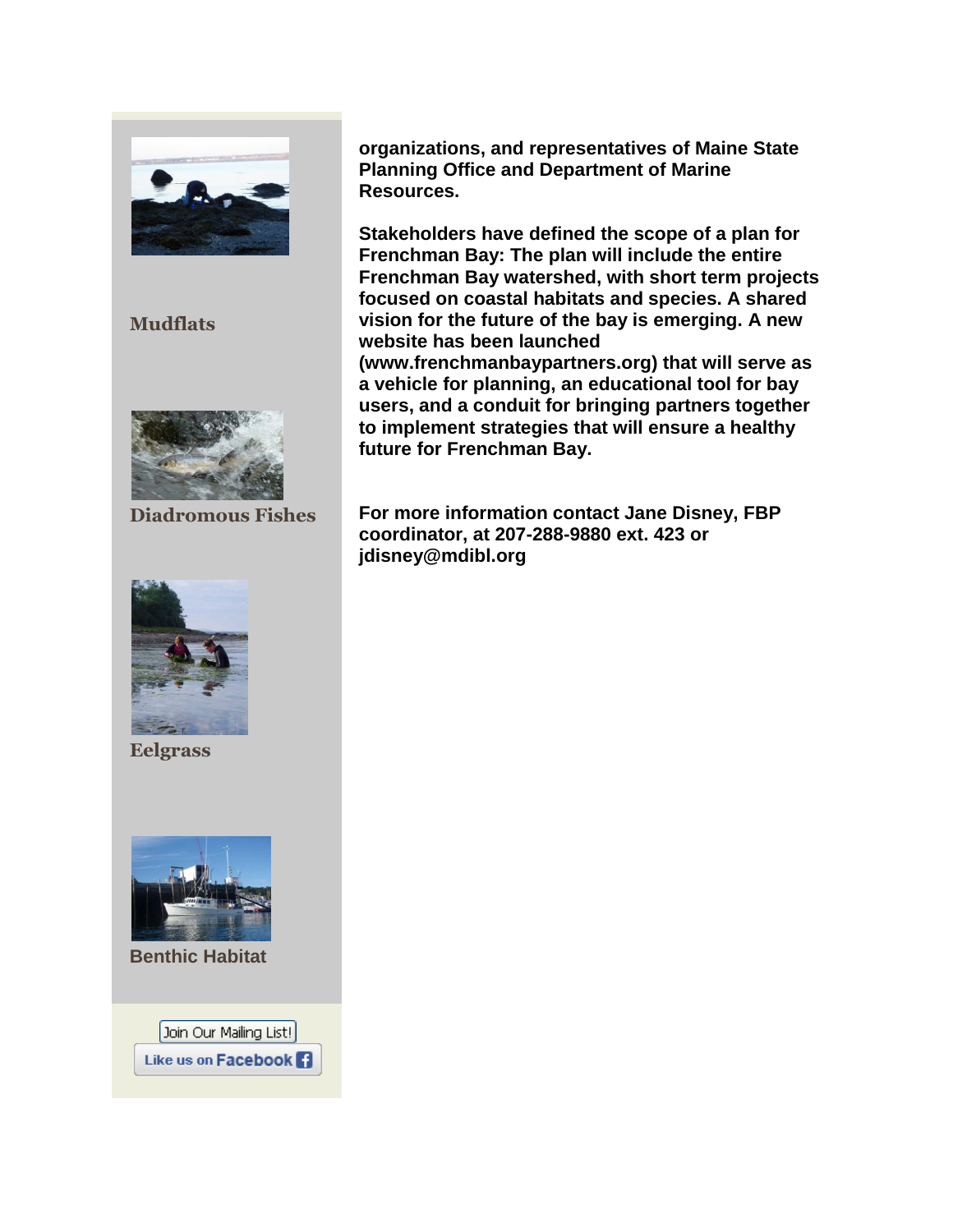### **Frenchman Bay Steering Committee**

**John Bennett Trenton Harbormaster**

**Antonio Blasi Hancock Point Kayak Tours, Planning Board member in Hancock, Hancock County Planning Commissioner**

**Jane Disney and George Kidder Staff Scientists, MDI Biological Laboratory**

**Anne Krieg Planning Consultant**

**Carol Korty and Bob Pulver: Lamoine Conservation Commission**

**Bob DeForrest, Terry Towne, and Billy Helprin : Maine Coast Heritage Trust**

**Chris Petersen College of the Atlantic**

**John Kelly and Abe Miller-Rushing Acadia National Park**

**Tom Martin and Jim Fisher Hancock County Planning Commission**

**Fiona de Koning: Acadia Aqua Farms**

**Wendy Norden University of Maine at Machias**

**Barbara Arter Friends of Blue Hill Bay**

**Joe Porada Downeast Acadia Sea Farms**

**Natalie Springuel Maine Sea Grant**

### **Geographic Area of Frenchman Bay Plan: Frenchman Bay Watershed**



# **The Frenchman Bay Plan: An Introduction**

**After a series of stakeholder meetings in 2010, a sub-set of partners volunteered to participate on a planning committee and dedicated the past year to collecting information from additional stakeholders to help inform a bay planning process. In October 2011, a planning retreat was held to create the framework of a conservation action plan for Frenchman Bay using the CMP Open Standards for the Practice of Conservation.\* Based on current knowledge about bay habitats and species, and input from stakeholders around the bay, four conservation targets were prioritized from ten that**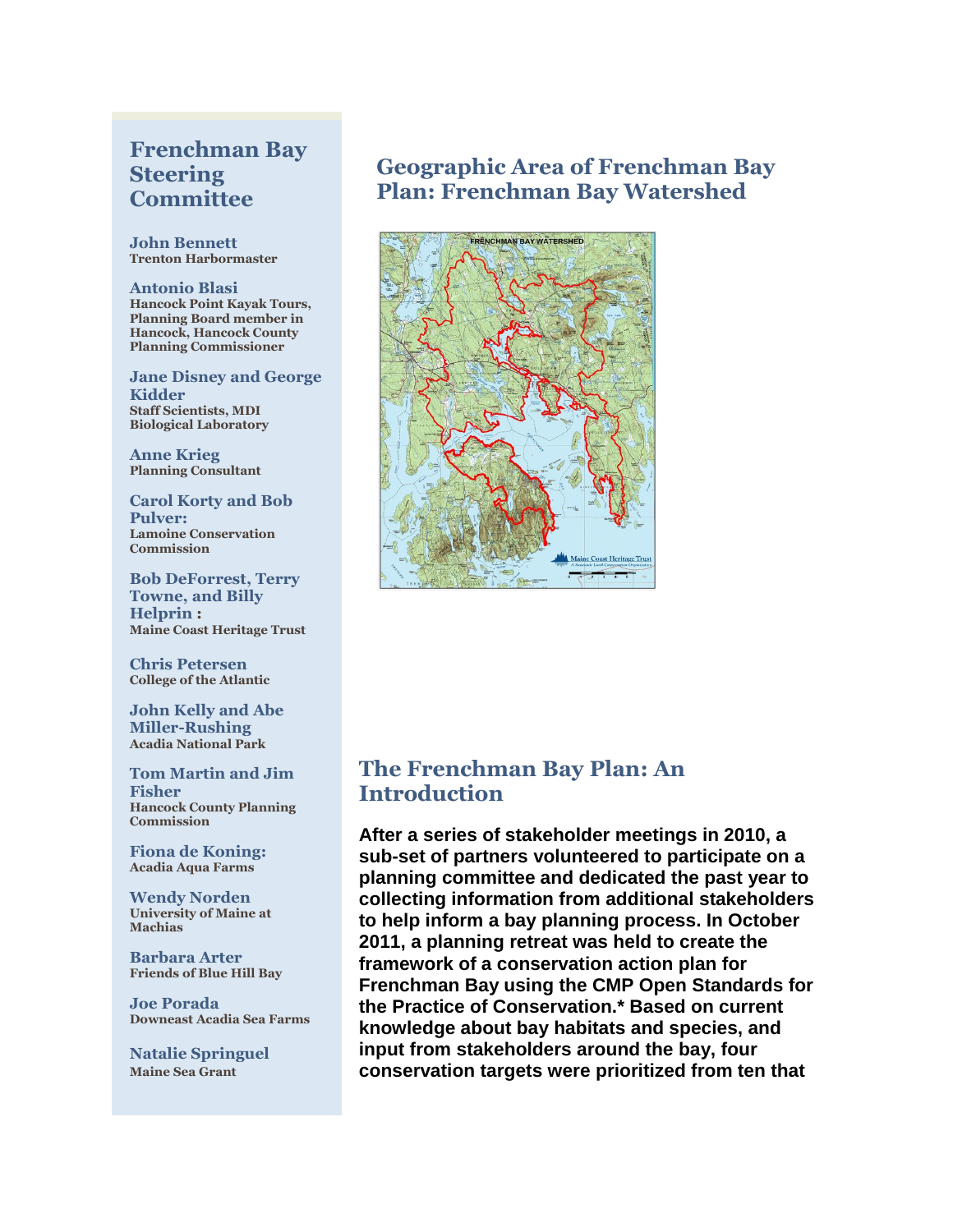**were identified. These are:**

- **Mudflats**
- **Diadromous fishes**
- **Eelgrass**
- **Benthic habitats**

**As part of the bay planning process, potential and current threats to these targets have been identified. The bay planning process will continue as the committee focuses on strategies and actions that can be implemented to address these threats and ensure an ecologically, economically and socially healthy bay that is resilient in the face of future challenges. As drafts of the plan are available, they will be posted at [www.frenchmanbaypartners.org.](http://r20.rs6.net/tn.jsp?e=0017e7ZktZ2nu1UrnoUj_qtJFhilw_5CKhJp0P13DpH7CzBFiMGO1u3j9nDiNgn9GGPAT8PD7Zg7dTBXkhmY2-3DHwgQSsJhEnN6sLtdaTHdibD7EHb_pZ0N_0JhDsazDfo)**

**\* The Frenchman Bay planning process is supported by The Alex C. Walker Foundation and The Nature Conservancy**

#### **Partner Profile: The Frenchman Bay Regional Shellfish Committee**

**Beginning in 2010, six towns surrounding Frenchman Bay and the city of Ellsworth banded together for a regional shellfish conservation effort. Trenton, Lamoine, Hancock, Franklin, Sullivan, Sorrento, and Ellsworth all have clammers who have joined this effort. The reason to form the Regional Shellfish Committee (RSC) materialized after the 2009 shellfish season. Red tides had caused clam flat closures all along the coast of Maine leading diggers state-wide to begin clamming in Frenchman Bay. Shellfish Committee Chair, Joe Porada, and approximately 90 other local clammers joined together to create an ordinance that allows limiting licenses to local diggers, with the caveat that the participating towns enforce their ordinance and**